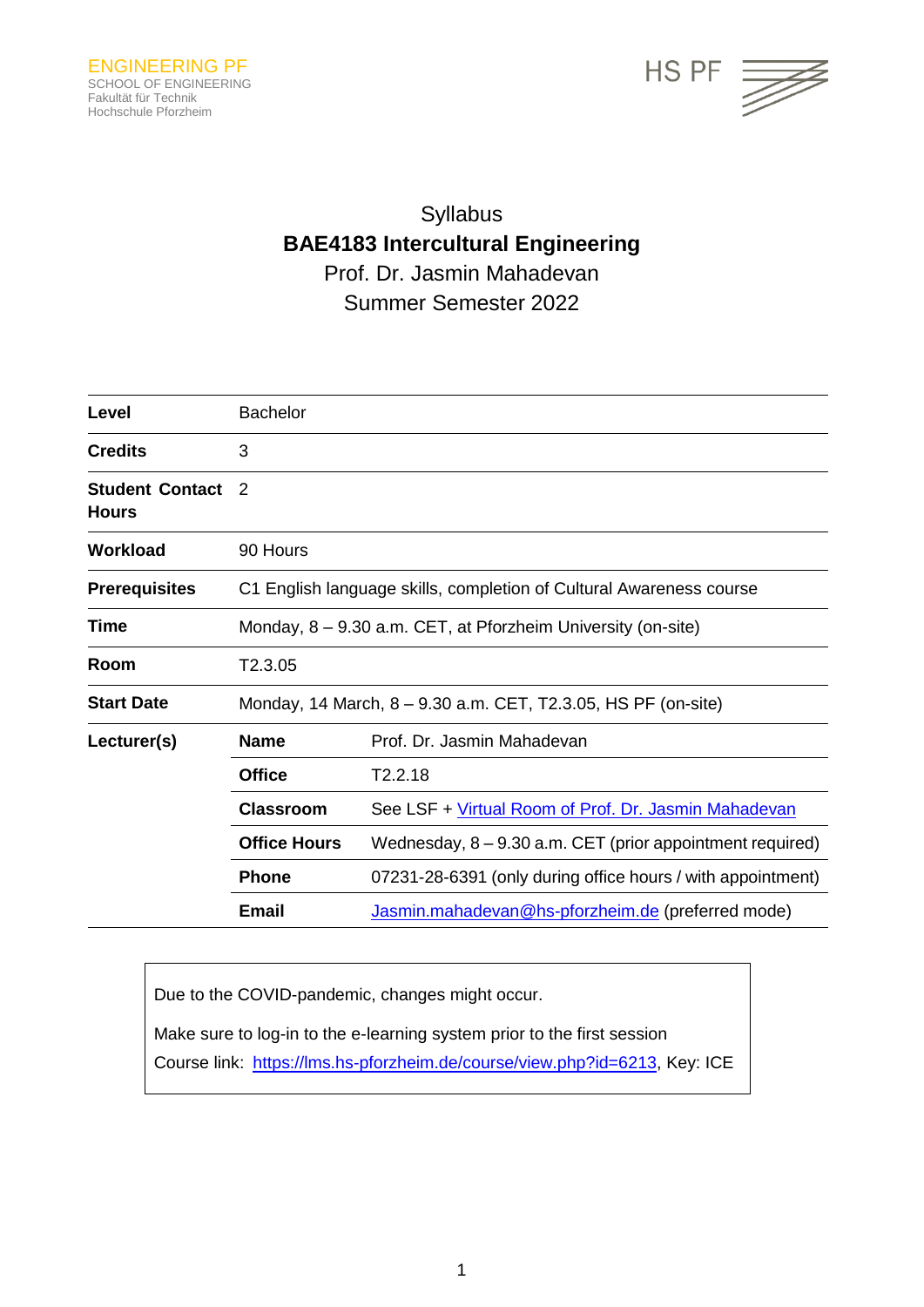## **Summary**

This course focusses on building intercultural competencies for management and engineering, such as relating to the other and building complementarities and synergies from cultural diversity.

Make sure to enrol:<https://lms.hs-pforzheim.de/course/view.php?id=6213>

Enrolment key: ICE

### **Outline of the Course**

See e-learning (moodle)

### **Course Intended Learning Outcomes and their Contribution to Program Intended Learning**

## **Outcomes / Program Goals**

|     | <b>Learning Objective</b>                                                                                                                                                  | <b>Contribution</b>                                                                                                                                                                       |
|-----|----------------------------------------------------------------------------------------------------------------------------------------------------------------------------|-------------------------------------------------------------------------------------------------------------------------------------------------------------------------------------------|
| 4.  | Students are able to develop business ethics-based strategies and are<br>able to apply them to typical business decision-making problems.                                  | Students refrain from othering and eth-<br>nocentrism.                                                                                                                                    |
| 5.1 | Students demonstrate their ability to express complex issues in writing.                                                                                                   | Students assignments are written in an<br>academic manner.                                                                                                                                |
| 5.2 | Students demonstrate their oral communication skills in presentations<br>and lectures.                                                                                     | Students in particular show their ability<br>to apply the knowledge in conflict man-<br>agement and present the application of<br>their techniques in intercultural conflict<br>szenarios |
| 7.1 | Students show that they have relevant knowledge and methodological<br>expertise in international management and engineering. (WI Int.)                                     | Students apply CCM theory and famil-<br>iarize themselves with CCM methodolo-<br>gies                                                                                                     |
| 7.2 | Students have the ability for analytical and critical reflection and for de-<br>veloping solutions for problems in international management in engi-<br>neering. (WI Int.) | Students are able to develop adequate<br>conflict management solutions for man-<br>aging interculturally in engineering con-<br>texts                                                     |
| 7.3 | Students show that they are able to apply their competencies of inter-<br>national management in engineering in practical cases. (WI Int.)                                 | Students apply intercultural theory to<br>specific intercultural engineering con-<br>texts                                                                                                |

### **Teaching and Learning Approach / Teaching philosophy**

This course is based on problem-based learning and experiential learning.

- Problem-based learning means: it is what you *do* that you learn.
- Experiential learning means: you learn if you link theory to own experience.

These are the roles and responsibilities in this course:

- The lecturer is responsible for providing you with learning opportunities
- You are responsible for doing the learning

Via course alignment, the lecturer will make sure that your doing of the learning will be rewarded: what you are asked to do is what will be measured in the final assessment.